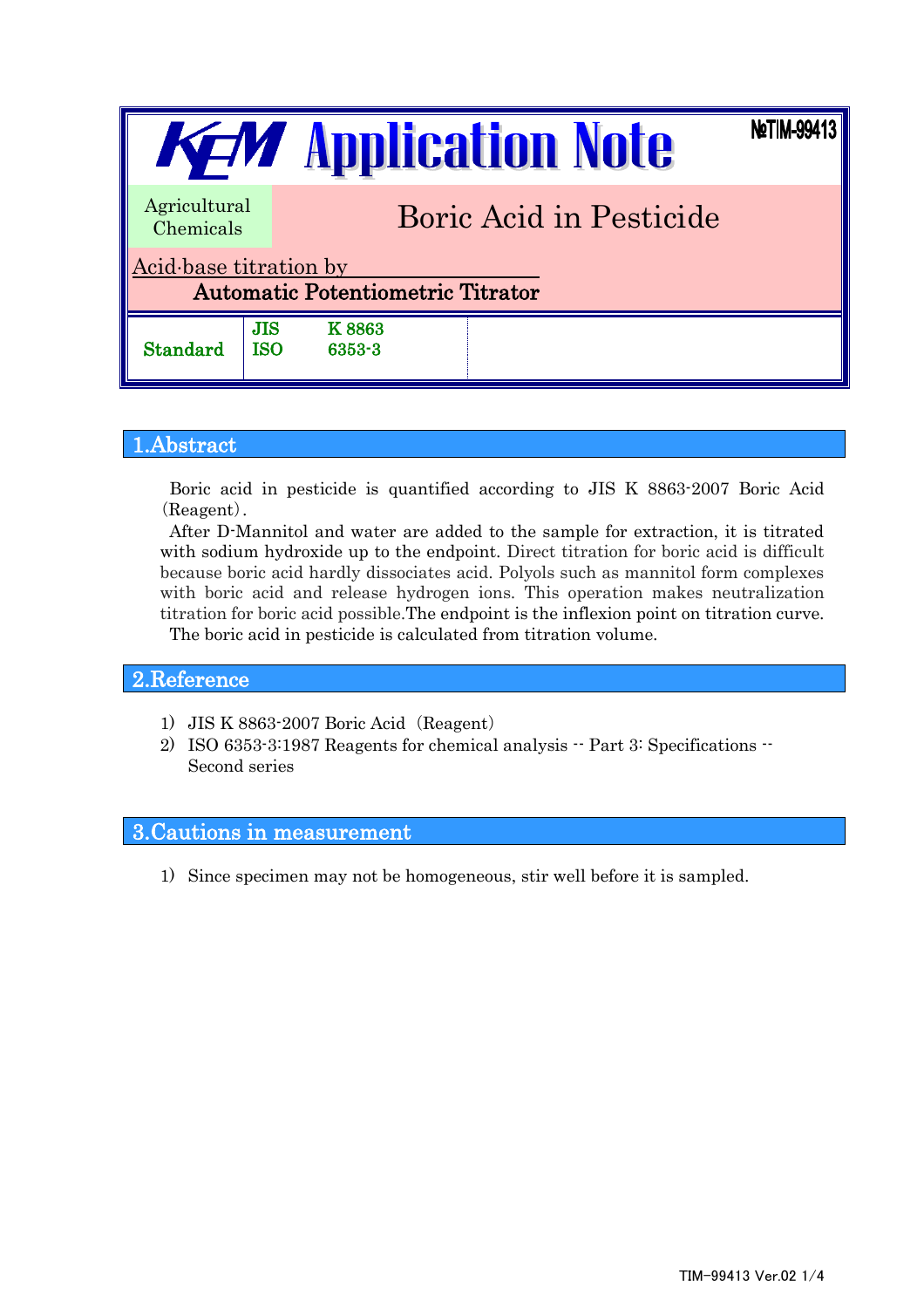# 4.Post-measurement care

Clean the electrode with pure water, and keep it dipped in water for use in next measurement.

# 5.Test equipment

Main unit : Automatic potentiometric titrator (Standard preamplifier:  $STD-$ )

Electrode : Option pH glass electrode

Option Ceramic type reference electrode

Standard Temperature compensation electrode

# 6.Reagent

Titrant : lmo1/L Sodium hydroxide Solvent : Pure water Reagent : D-Mannitol

#### 7.Measurement procedure

―Measurement―

- 1) Deliver 2g sample and 3g D-Mannitol in a 200mL beaker, and add 100mL of pure water.
- 2) Extract in an ultrasonic cleaner for 30 minutes.
- 3) Titrate with 1mol/L Sodium hydroxide to obtain concentration of boric acid.

#### 8.Formula

Concentration (  $\%$  ) = ( EP1 - BL1 ) × TF × C1 × K1 / SIZE

- EP1 : Titration volume  $(mL)$
- $BL1$  : Blank level  $(0.0mL)$
- TF : Factor of titrant ( 1.001 )
- C1 : Concentration conversion coefficient ( 61.83mg/mL ) (Boric acid in mg equivalent to 1mL of 1mo1/L NaOH )
- K1 : Unit conversion coefficient  $(0.1)$
- $SIZE$  : Sample size  $(g)$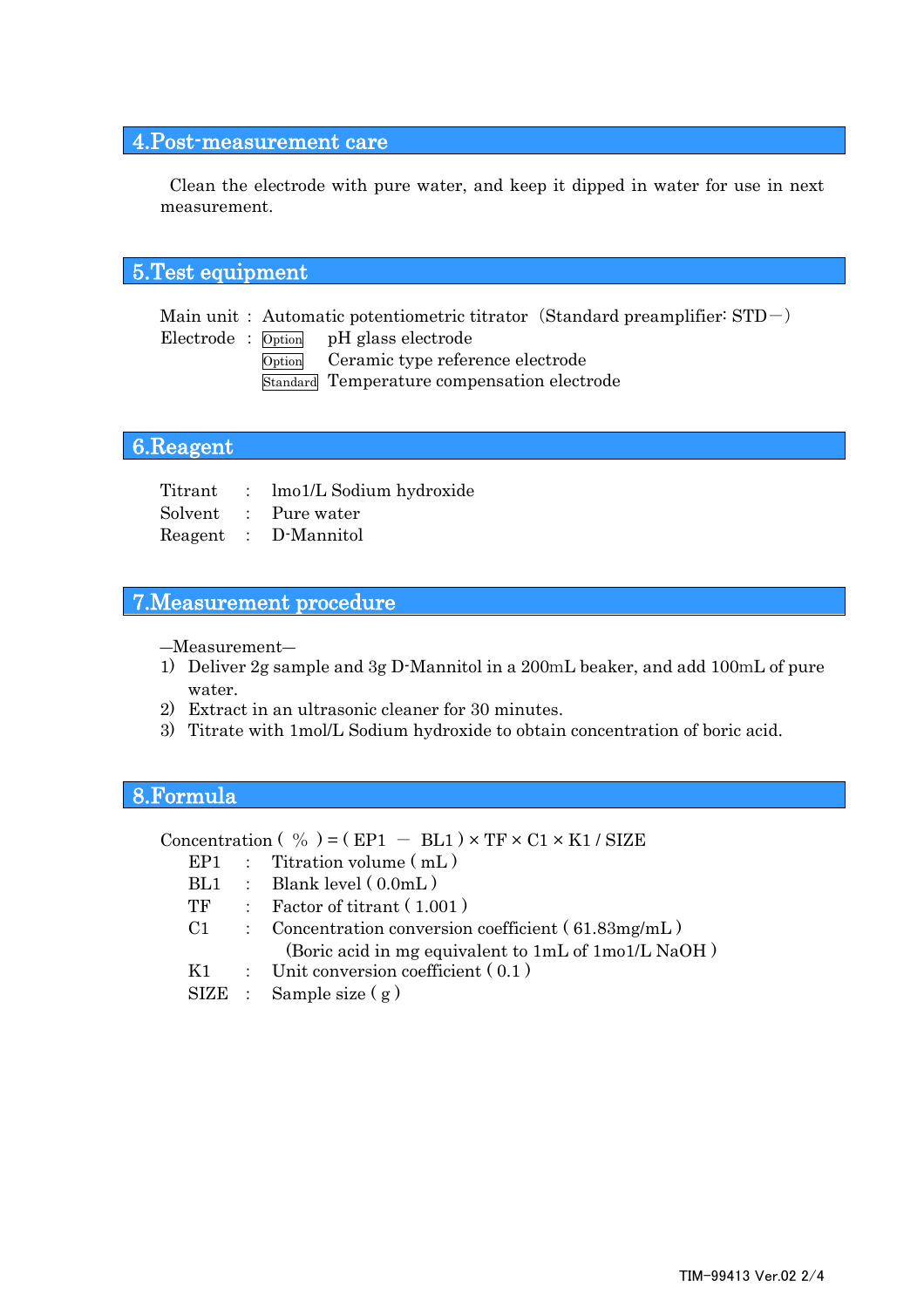# 9.Example of measurement

#### -Ambient condition- Room temperature:  $21 \degree C$  Humidity :  $34 \%$  Weather : Fair - Titration parameter -  $\blacksquare$ Model : AT-510 \*\*\* Result \*\*\* Method No. : 10 Sample No. : 01-01<br>Date : 1999/11/30 09:27 Titr.mode : Auto Titr Titr.form : EP Stop Method No. : 10<br>(Auto Titration)<br>Method Name:<br>Auto Titration <Titration> <Calculation> Titr.Reagent Name: Form : EP Stop Calc.Type : Sample NaOH APB No.  $\qquad \qquad : 1$ <br>
Unit No.  $\qquad \qquad : 1$ Conc.1 : Set Unit No. : 1<br>Detector No. : 1  $CO1=$ <Constant> C1(mg/mL)<br>K1 61,83  $\bullet$ (EP1-BL1)\*TF\*C1\*K1/SIZ Detector No.  $0.1$ Unit : mV E <Titr.Constant> Max.Volume : 20.0mL 1.001 Factor  $\frac{1}{2}$ Conc. Unit : %  $\mathbf{1}$ Wait Time : 0s EP No.  $\qquad \qquad : 1$ Direction : Auto Titr.Time : 00:04:18 Temp.Comp. : Off Size  $: 2.01489$ 14.932%  $Conc-1$ <Control> <Constant> End Point No. : 1  $C1(mg/mL)$  : 61.83 End Point-1 End sense : Auto  $K1$  : 0.1 ŧ 4.8610mL Volume :<br>Potential :  $9.15$ <sup>pH</sup> End Point Area : Off 3.00  $L<sub>PHJ</sub>$ 11.00 Separation : Off [Titr. constant] 0.000 Over Titr.Vol. : 0mL<br>Gain : 1 Factor : 1.001 T ᠇ Ł Gain Data samp.Pot.: 4.0mV Data samp.Vol. : 0.5mL [Blank list] Control Speed : Medium Blank1 : 0.0  $\sim$  $\mathbf{L}$ 8.000 [mL]

#### (The above printout data are obtained from titration by AT-510)

| $\ll$ Titration parameter $\gg$                                                                              |
|--------------------------------------------------------------------------------------------------------------|
| Form: of titration / APB No. the burette used in titration / Unit No.: APB Unit File number                  |
| Detector No.: the detector used in titration / Max Volume, of titration / Wait Time: before titration starts |
| Direction.: of titration                                                                                     |
| $\ll$ Control parameter $\gg$                                                                                |
| End Point No. number of EPs detected / End sense: direction of EP/ End Point Area: EP detection area         |
| Separation: of potential / Over Titr.Vol. over-titration volume / Gain: sensitivity of detection signal      |
| Data samp. Pot.: potential changes of sampling signal / Data samp. Vol.: titration volume of sampling signal |
| Control Speed: of titration                                                                                  |
| $\ll$ Result parameter $\gg$                                                                                 |
| Calc. Type: of formula / Conc. 1: formula $1/$ Unit: of result /EP No. for calculation                       |
| Temp.Comp. temperature compensation of titration liquid/ $CI(mg/mL)$ concentration conversion coefficient    |
| K1: unit conversion coefficient/ Factor: of reagent / Blank 1: blank level 1                                 |